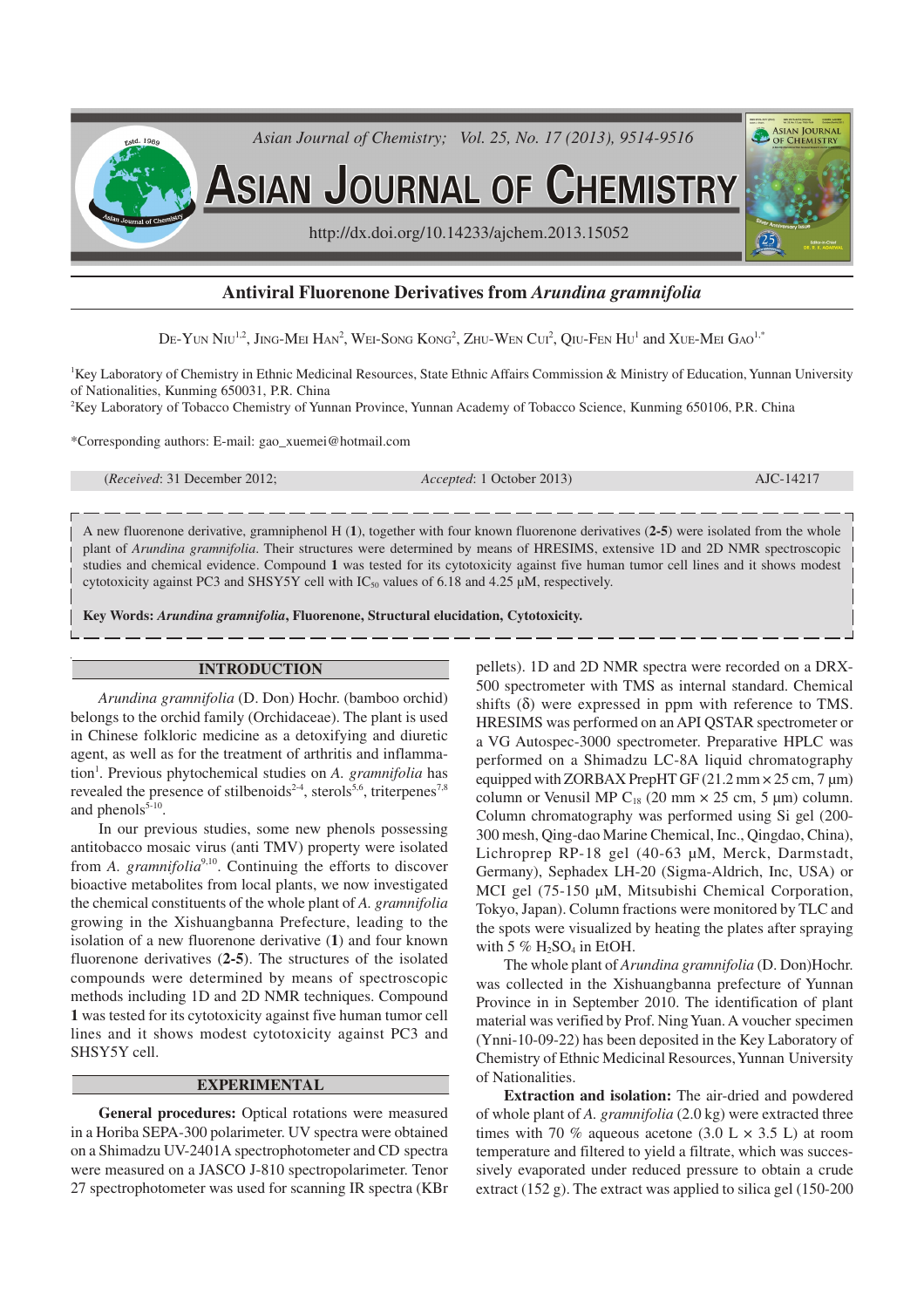mesh) column chromatography, eluting with CHCl<sub>3</sub>-MeOH gradients (20:1, 9:1, 8:2, 7:3, 6:4, 5:5) to afford fractions A-F. Further separation of fraction B (35.4 g) by silica gel (300- 400 mesh), eluted with  $CHCl<sub>3</sub>-CO(CH<sub>3</sub>)<sub>2</sub>$  (9:1-1:2), yielded fractions B1-B7. Fraction B3 (5.72 g), upon further separation on silica gel using petroleum ether- $CH<sub>3</sub>COOC<sub>2</sub>H<sub>5</sub>$  and semipreparative HPLC (55 % MeOH-H<sub>2</sub>O, flow rate 12 mL/min), afforded **1** (18.2 mg), **2** (16.7 mg), **3** (21.4 mg) **4** (28.2 mg and **5** (29.7 mg).

**Gramniphenol H** (1): Red gum;  $[\alpha]_D^{25.0}$ -16.8 (c 0.25, CH<sub>3</sub>OH); UV (CH<sub>3</sub>OH)  $λ_{max}$  (log ε) 210 (3.72), 267 (3.88), 320 (2.52), 346 (2.71) nm; IR (KBr,  $v_{\text{max}}$ , cm<sup>-1</sup>): 3325, 2970, 2892, 1694, 1612, 1547, 1455, 1184, 1119; <sup>1</sup>C and <sup>13</sup>H NMR data  $(C_5D_5N, 500$  and 125 MHz) see Table-1; negative ESIMS *m/z* 327 [M-H]– ; negative HRESIMS *m/z* 327.0862 [M-H]– (calcd.  $(\%)$  for C<sub>18</sub>H<sub>15</sub>O<sub>6</sub>, 327.0869).

| TABLE-1                                                                                                          |                    |                                |
|------------------------------------------------------------------------------------------------------------------|--------------------|--------------------------------|
| <sup>1</sup> H AND <sup>13</sup> C NMR DATA OF COMPOUND 1 ( $\delta$ IN ppm, IN C <sub>5</sub> D <sub>5</sub> N) |                    |                                |
| Position                                                                                                         | Compound 2         |                                |
|                                                                                                                  | $\delta_{\rm C}$   | $\delta_{H}$ ( <i>J</i> in Hz) |
| $\mathbf{1}$                                                                                                     | 150.8 s            |                                |
| $\mathbf{2}$                                                                                                     | 118.2 d            | 6.71 d(8.8)                    |
| 3                                                                                                                | 129.5d             | 7.06 d(8.8)                    |
| $\overline{4}$                                                                                                   | 144.4 s            |                                |
| 5                                                                                                                | 156.6 s            |                                |
| 6                                                                                                                | 106.9 <sub>d</sub> | 6.91 s                         |
| 7                                                                                                                | 154.5 s            |                                |
| 8                                                                                                                | 108.1 d            | 6.77 s                         |
| 9                                                                                                                | 192.9 s            |                                |
| 4a                                                                                                               | 125.0 s            |                                |
| 4 <sub>b</sub>                                                                                                   | 120.6 s            |                                |
| 8a                                                                                                               | 137.1 s            |                                |
| 9a                                                                                                               | 116.8 s            |                                |
| 1'                                                                                                               | 71.0t              | $3.97$ dd $(6.9, 10.0)$        |
|                                                                                                                  |                    | 4.13 dd (9.5, 4.0)             |
| $2^{\prime}$                                                                                                     | 74.1 d             | $4.36 \text{ m}$               |
| 3'                                                                                                               | 145.8 s            |                                |
| 4'                                                                                                               | 113.4t             | 4.89 s                         |
|                                                                                                                  |                    | 5.18 s                         |
| 5'                                                                                                               | 19.0q              | 1.68s                          |
| $Ar-OH-1$                                                                                                        |                    | 11.02 s                        |
| $Ar-OH-2$                                                                                                        |                    | 10.90 s                        |
| Ar-OH-4                                                                                                          |                    | 10.50 s                        |

### **RESULTS AND DISCUSSION**

Gramniphenols H (**1**) and four known fluorenone derivatives (**2-5**) (Fig. 1) were isolated from the 70 % aqueous acetone extract of *A. gramnifolia*. Known compounds were identified as 1,4,5-trihydroxy-7-methoxy-9H-fluoren-9-one  $(2)^{11}$ , dendroflorin (**3**) 12 , Dengibsin (**4**) 13 , Denchrysan A (**5**) <sup>14</sup> by comparison of spectroscopic data with the literature.





Gramniphenol H (**1**) was obtained as red gum. The molecular formula  $C_{18}H_{15}O_6$  was inferred by HRESI-MS at *m/z* 327.0862 [M-H]<sup>-</sup> (calcd. (%) for C C<sub>18</sub>H<sub>15</sub>O<sub>6</sub>, 327.0869). The IR absorption bands indicated the presence of hydroxy  $(3325 \text{ cm}^3)$ , carbonyl  $(1694 \text{ cm}^3)$  and aromatic ring  $(1612,$ 1547, 1455 cm<sup>-1</sup>) and UV absorptions at 267, 320, 346 nm suggested a conjugated aromatic ring system. The <sup>1</sup>H and <sup>13</sup>C NMR spectra of **1** (Table-1) displayed signals for all **18** carbons and **16** protons, suggesting the presence of an 1,4,5,7-oxygenated fluorenone moiety<sup>11</sup> (H-2, H-3, H-6, H-8 and C-1-C-9a), three phenolic protons ( $\delta_H$  10.50, 10.90 and 11.02) and a 2-hydroxy-3-methylbut-3-enyloxy unit [-OCH<sub>2</sub>CH(OH)C(CH<sub>2</sub>)(CH<sub>3</sub>)]<sup>10</sup> (H-1', H-2', H-4', H-5' and C-1'-C-5'). The location of the 2-hydroxy-3-methylbut-3-enyloxy unit at C-5 position was supported by the HMBC correlation observed between H-1'  $(\delta_H$  3.97 and 4.13) and C-5 ( $\delta_C$  156.6). The three phenolic groups were assigned to C-1, C-4 and C-7 positions on the basis of HMBC correlations (Fig. 2). The S configuration at C-2' was assigned by a comparison of NMR and optical rotation data with those of stachylines  $A^{10}$ , of which absolute configuration was established by the Mosher method.



Fig. 2. Selected HMBC ( $\bigcap$ ) correlations of compound 1

Since certain of the phenolic compounds exhibit potential cytotoxicity<sup>15-17</sup>. Compound 1 was tested for their cytotoxicity against five human tumor cell lines (NB4, A549, SHSY5Y, PC3 and MCF7) using the MTT method as reported previously<sup>18</sup>. Taxol was used as the positive control. The results revealed that compound 1 showed low active  $(IC_{50}$  values  $>10$ µM) for NB4,A549 and MCF7 tumor cell and showed modest cytotoxicity against PC3 and SHSY5Y cell with  $IC_{50}$  values of 6.18 and 4.25 µM, respectively.

#### **ACKNOWLEDGEMENTS**

This project was supported financially by the Excellent Scientific and Technological Team of Yunnan Higher Education (2010CI08) and the Yunnan University of Nationalities Green Chemistry and Functional Materials Research for Provincial Innovation Team (2011HC008).

#### **REFERENCES**

- 1. D.Y. Hong, Y. Lian, S. Shen and L.D., Flora of China; Chinese Science Press: Beijing, Vol. 73, p. 320 (1983).
- 2. K. Xiao, H.J. Zhang, L.J. Xuan, J. Zhang, Y.M. Xu and D.L. Bai, *Studies Nat. Prod. Chem*., **34**, 453 (2008).
- 3. M.F. Liu, Y. Ding and D.M. Zhang, *Chin. J. Chin. Mater. Med*., **30**, 353 (2005).
- 4. M.F. Liu, Y. Han, D.M. Xing, Y. Shi, L.Z. Xu, L.J. Du and Y. Ding, *J. Asian Nat. Prod. Res*., **6**, 229 (2004).